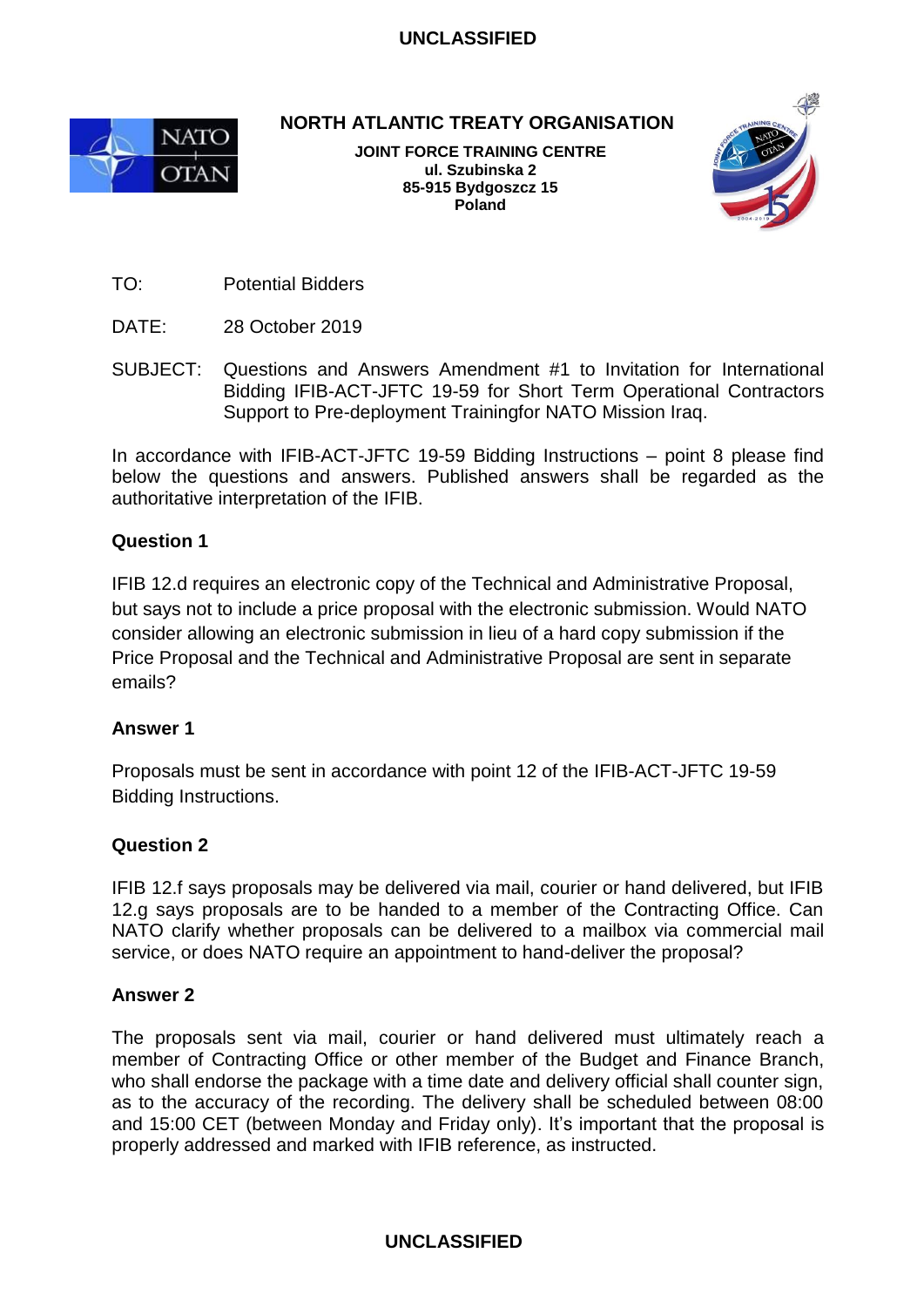# **Question 3**

Technical Evaluation Matrixes on pages 13 and 15 of the editable file are both titled, "Tactical Level Advisor SME." There is no matrix titled "OPR Assistant Planner." Can you confirm that the matrix on page 15 is for the OPR Assistant Planner?

### **Answer 3**

Indeed there is an error on page 15 of the editable file as well as on page 24 of the IFIB-ACT-JFTC 19-59.

The wrong wording is: "POSITION: TACTICAL LEVEL ADVISOR SME" It shall be replaced with: "POSITION: OPR ASSISTANT PLANNER" The Bidders are kindly asked to amend editable version of documents.

### **Question 4**

SOW Section 10 notes that "deployments to Iraq will be "for duration of maximum 8 days." However, the position descriptions for Security Force Assistance SME and Security Sector Reform SME list Training Refinement Visits to Iraq for "up to 10 mandays" per task. Please confirm how many man-days per position will be required in Iraq.

### **Answer 4**

Section 10 of the Statement of Work of the IFIB-ACT-JFTC 19-59 is being replaced with the following:

"*The Contractor shall deliver the service mainly at the Joint Force Training Centre located in Bydgoszcz 85-915, ul. Szubinska 2, Poland. Deployments to Iraq for Training Refinement Visit in Iraq (for duration of maximum 10 days) may be required."*

#### **Question 5**

Task #1 dates are listed as "March-May" and Task #2 dates are listed as "August-October". However, several position description list anticipated start dates for Task #1 as February. Please confirm when task #1 activities are likely to begin in 2020.

#### **Answer 5**

The Contract is intended for Short Term Operational Contractors (STOCs) for the approximate timeframes as presented in Section 6.4. of the Statement of Work of the IFIB-ACT-JFTC 19-59. This presentation shall serve only as general illustration of foreseen requirements and in any event this shall not be understood as firm commitment. As part of each of the Task Orders, STOCs may be requested to support all or some of the subtasks, i.e. Training Refinement Visit in NMI HQ Baghdad (Iraq). Consequently more detailed information is about STOCs involvement is provided in point 7 of the Statement of Work.

To provide more clarity the subparagraph No (1) of Section 6.4. shall be amended as follows:

(1) Task #1 – February – May,

#### **UNCLASSIFIED**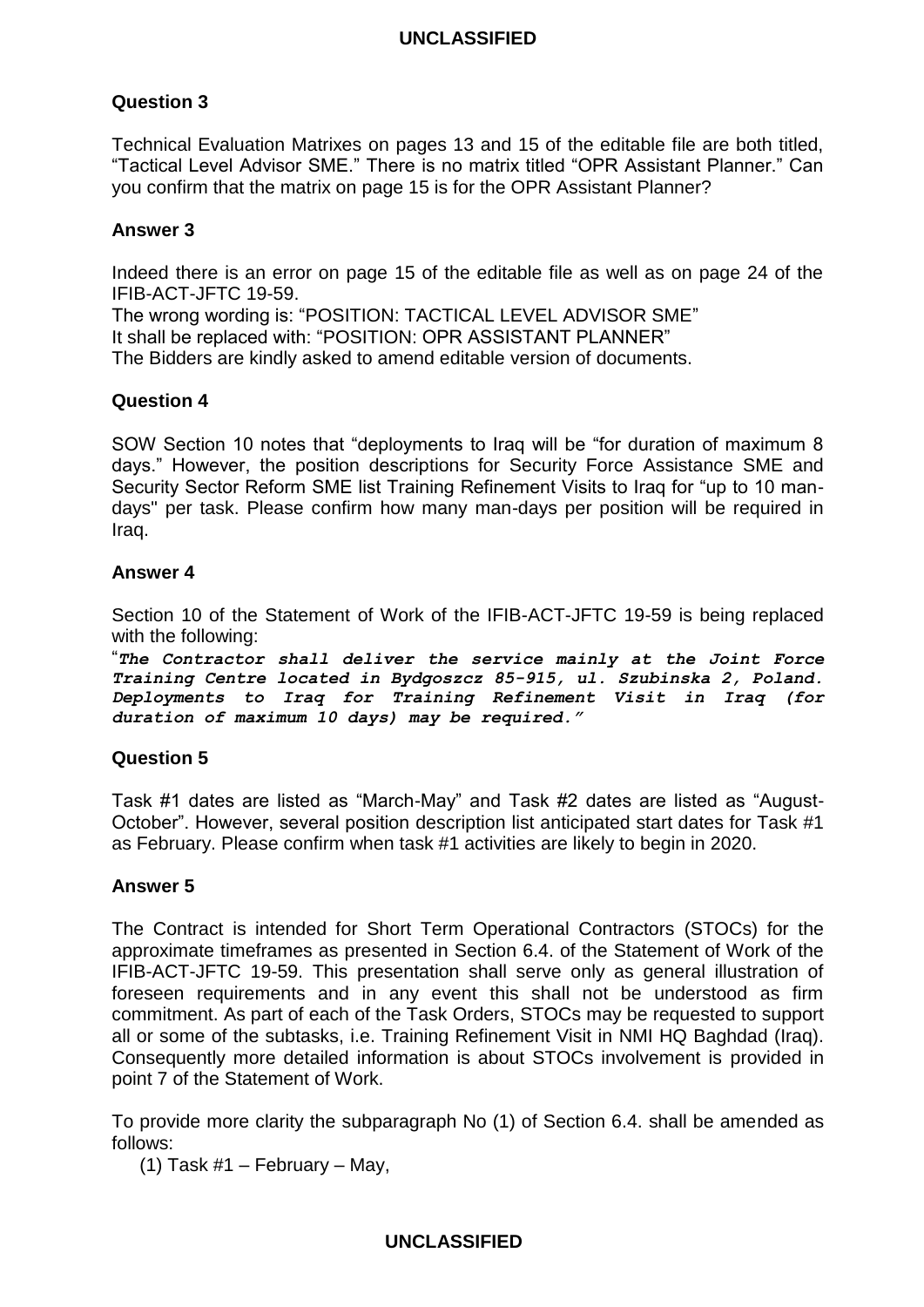# **Question 6**

This is the only Position Description for which the anticipated level of effort is not broken down by subtask. At a minimum, can NATO confirm how many of the 50 days per task will be required in Iraq as part of the Training Refinement Visit subtask?

### **Answer 6**

The maximum number of days for the Training Refinement Visit in NMI HQ Baghdad (Iraq) shall not exceed 10.

### **Question 7**

This is the only Position Description for which the anticipated level of effort is not broken down by subtask. At a minimum, can NATO confirm how many of the 50 days per task will be required in Iraq as part of the Training Refinement Visit subtask?

#### **Answer 7**

The maximum number of days for the Training Refinement Visit in NMI HQ Baghdad (Iraq) shall not exceed 10.

#### **Question 8**

Confirm that the Advisory Training Coordinator Assistant, Strategic Level Advisor SME and Tactical Level Advisory SME will never be required to travel to Iraq under this program. If this is not the case, we suggest allowing the ability to price for Iraq travel for all positions.

#### **Answer 8**

As per Statement of Work and as depicted on the Mandatory price Proposal Format (Enclosure 5) the Bidders shall provide the man-day net rates for TRV in NMI HQ Baghdad (Iraq) for the following STOCs:

- Security Force Assistance SME
- Security Sector Reform SME
- OPR Assistant Planner

The following STOCs **will not** be participating in the TRV in NMI HQ Baghdad (Iraq):

- Advisory Training Coordinator Assistant
- Strategic Level Advisor SME
- Tactical Level Advisor SME

## **Question 9**

Page 26. Comment: We believe that the individuals with a black box next to their roles are incorrect. Unless it has changed, we believe that those who travel on TRVs should be:

- SFA SME
- SSR SME
- OPR Assistant Planner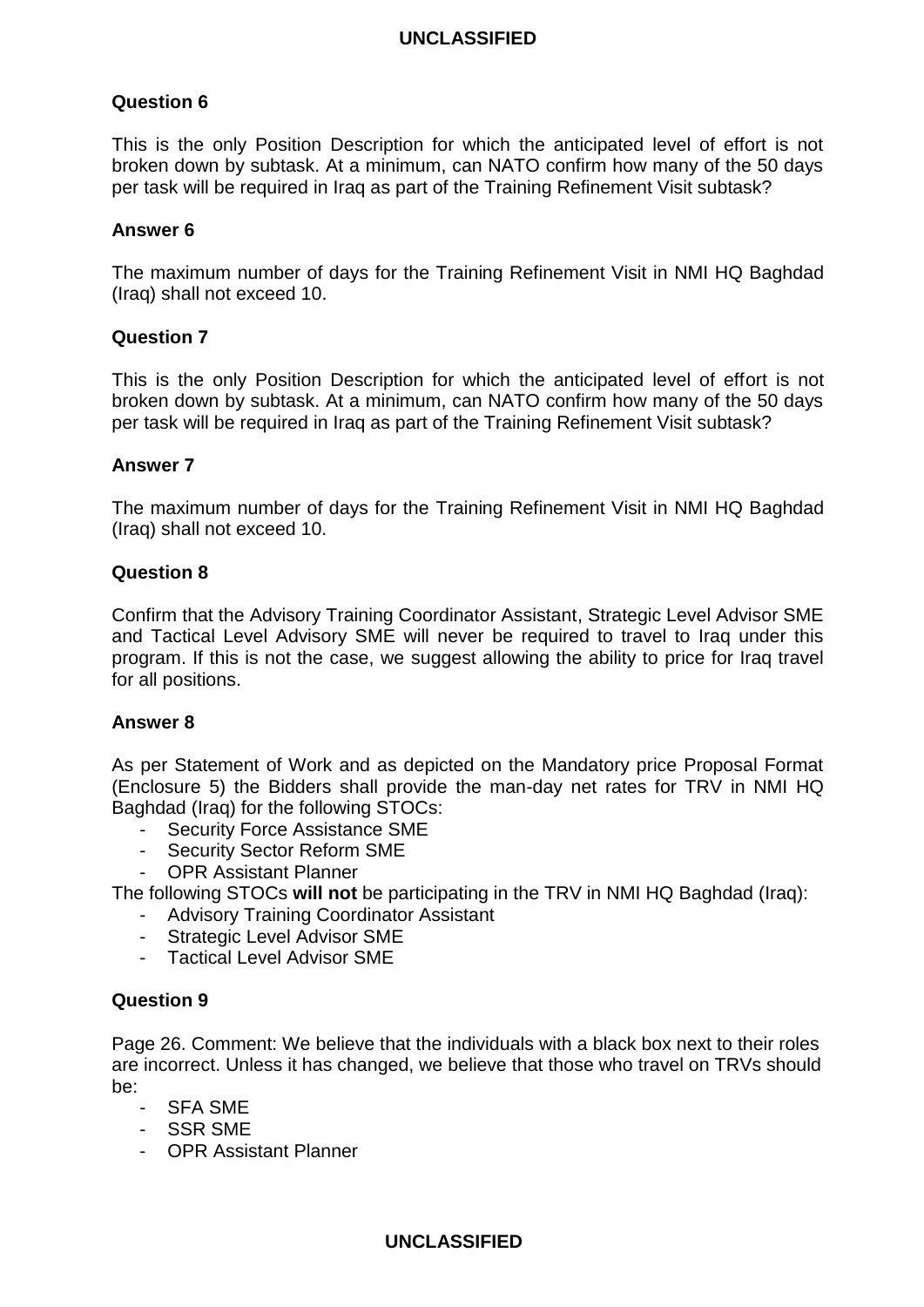# **Answer 9**

Please see the answer to question 8 above.

## **Question 10**

Page 24. Comment: the title of the TEM is: TACTIAL LEVEL ADVISOR SME. We believe this should read OPR ASSISTANT PLANNER.

### **Answer 10**

Please see the answer to question 3 above.

## **Question 11**

Will JFTC confirm that NATO will provide billeting, meals, secure inter-country travel (including from the airport to NMI HQ Baghdad), Personal Protective Equipment (PPE), and emergency life support to STOCs while in Iraq?

## **Answer 11**

JFTC will organize billeting and meals for Contractor's personnel executing this SOW but the payment shall be made individually by the Contractor. All in-country services will be provided by the respective mission, except Personal Protective Equipment (PPE), because its availability can't be guaranteed.

Travel costs reimbursement for travel to Iraq will be done in line with the Statement of Work point 11.2. STOCs travelling to Iraq are obliged to join the travel connection which is chosen by JFTC for military personnel (from/to JFTC). The JFTC is not providing emergency life support. The Contractor emergency life support to STOCs while in Iraq is the Contractor's responsibility which can be obtained through high risk insurance. The high risk insurance can be reimbursed by the JFTC but it is subject of prior approval.

## **Question 12**

Past Performance Information Form (Enclosure 4): Requirements (h) and (k) for client reference information appears to be a duplicate—can you confirm or clarify what different information is requested in each requirement?

## **Answer 12**

For requirement (h) Bidders shall provide the general Name, Address, Fax, email and Telephone No. of Reference. For requirement (k) Bidders shall provide Complete Contact Information for client (Name, address, POC name, e-mail, tel. #), especially the Point of Contact details to enable JFTC to contact an individual familiar with the contract and it's performance.

## **Question 13**

Are all requirements in the Technical Evaluation Matrix required, or any elements preferred?

## **UNCLASSIFIED**